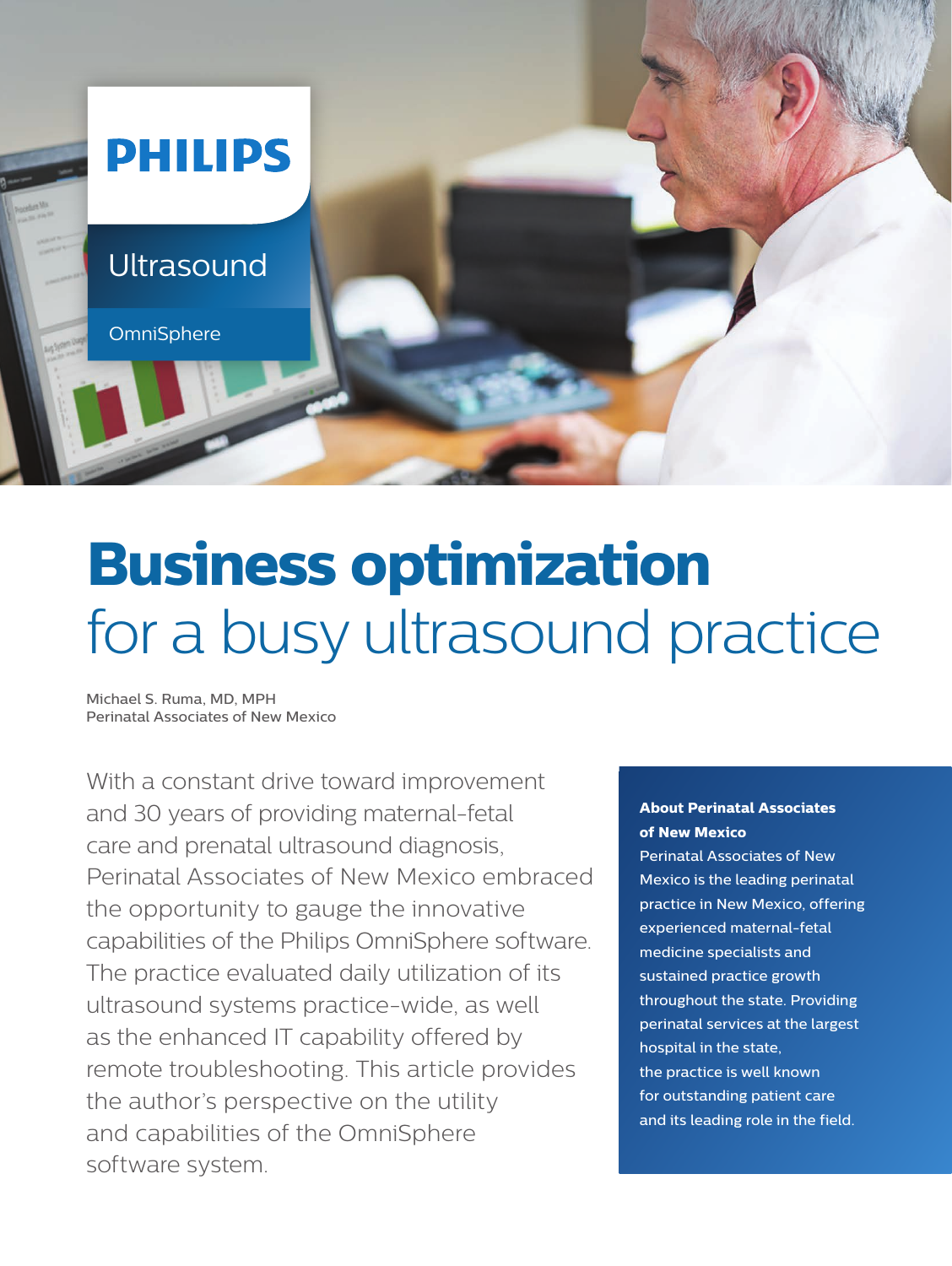### **Methods**

The OmniSphere software was installed on the practice server by the information technology (IT) staff at Perinatal Associates of New Mexico. Sixteen Philips iU22 ultrasound systems across ten different office locations throughout the state were connected to the OmniSphere server. Remote Technical Connect capabilities were evaluated by the practice's IT staff. Dr. Ruma evaluated the OmniSphere Utilization Optimizer.

### **Evaluating ease of software installation**

The IT team at Perinatal Associates of New Mexico was provided with the OmniSphere software package and was asked to install it on the practice server. The team found installation of the software package to be intuitive and easily accomplished. IT team members commented that the install process went quite smoothly, noting that "the installer provided by Philips not only installs its own software, but searches and installs any missing dependencies such as database software and framework, making getting off the ground easy and fast."

Not only was the installation of OmniSphere straightforward for the practice, but also integrating the fleet of Philips iU22 ultrasound systems was found to be highly efficient. "Configuration of the software is very easy as well … setting up an ultrasound machine is intuitive and only requires a few steps," said the IT staff. On the first day of installation of OmniSphere, the team was able to identify each of the 16 Philips iU22 ultrasound systems around the state and begin to explore the significant potential of the software and its available options, including Remote Technical Connect and Utilization Optimizer.

### **Evaluating utility of Remote Technical Connect**

The Philips OmniSphere software package allows users to evaluate ultrasound systems from anywhere there is access to the practice server. Remote Technical Connect allows for system maintenance and troubleshooting by the IT staff or a hospital system's biomedical department. IT members at Perinatal Associates were impressed by the capabilities of Remote Technical Connect. The ability to remotely access the practice's ultrasound fleet has been desired for years by the team. Until now, members of the IT department were required to drive to the practice's ten different offices, which are spread geographically throughout the state. Because the northernmost and southernmost offices are nearly a four-hour drive from the main office, significant amounts of time have been spent traveling to each office to complete IT work on the ultrasound systems. "We could have saved hours on the road doing something we could have accomplished if we had remote access," says the team. Remote Technical Connect provides the ability to remotely evaluate whether ultrasound systems are online, access the user interface controls on the ultrasound system, and troubleshoot issues – all from the practice's home IT office. This remote capability allows users to look up a given machine and find its name, location, serial number, and other information, which can save the practice time and money.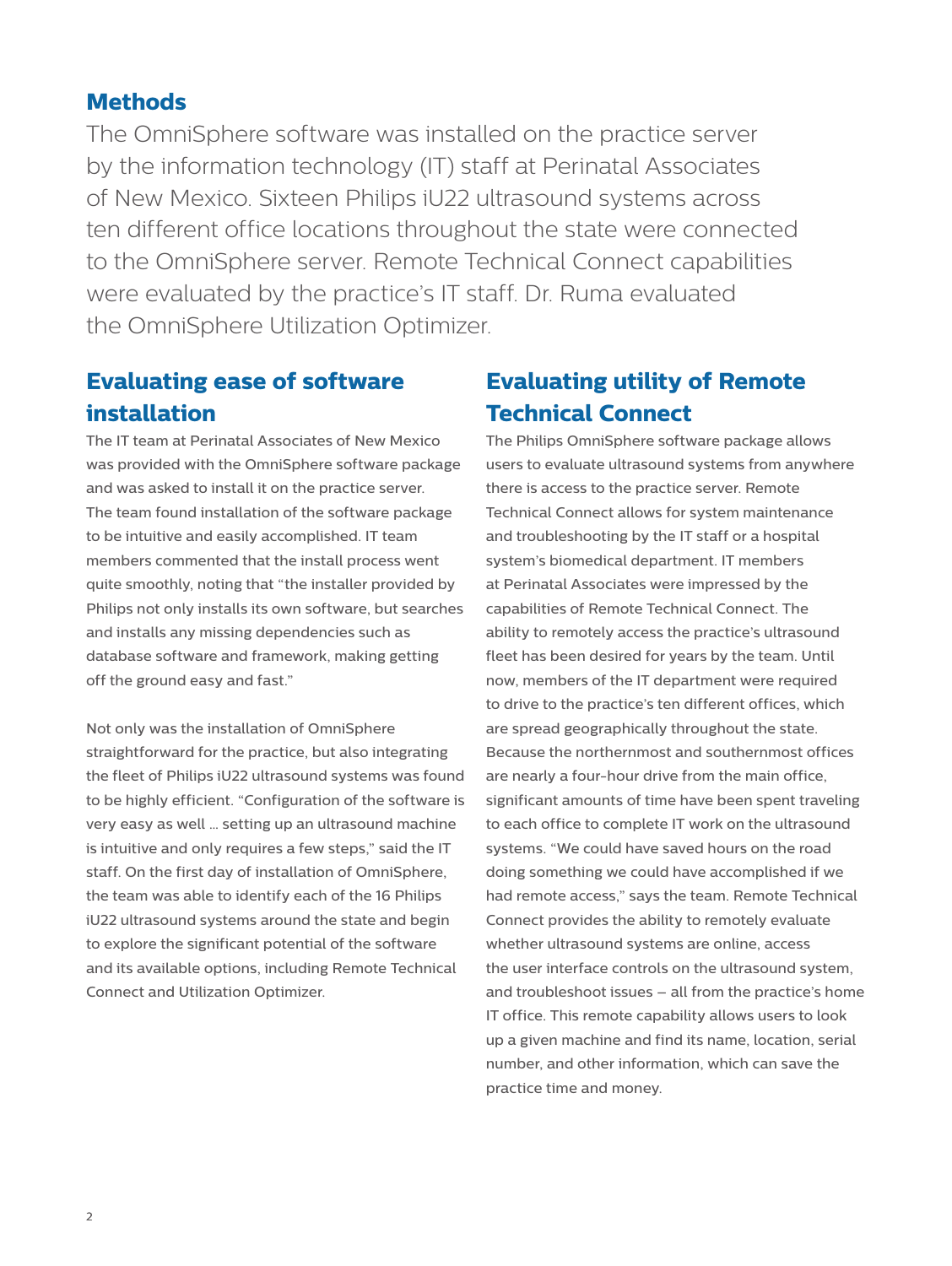## **Philips OmniSphere** offers a convenient dashboard with customizable views.



### **Evaluating insights from Utilization Optimizer**

OmniSphere also provides utilization data from all Philips ultrasound equipment integrated with a medical practice's server. The data is organized on a dashboard with numerous display preferences available, all of which are customizable.

### **Data-driven quality improvement**

The software package provides the user with numerous capabilities that, without Philips OmniSphere, would have been burdensome or simply not possible. As a growing practice, Perinatal Associates of New Mexico has hired many new sonographers, with and without significant obstetric ultrasound experience. The practice holds sonographers to strict standards for performing obstetric ultrasound exams, including fetal anatomic surveys, cervical length evaluation, and fetal echocardiograms. Evaluating acquisition of appropriate anatomic images had previously been completed by auditing individual sonographer studies using the practice's picture archiving and communication system (PACS) software, however, determining the time required to complete a patient's ultrasound evaluation had proven to be more difficult. The Philips OmniSphere software allows the practice to graphically display the average procedure time per study by individual sonographer. This information allows for data-driven quality improvement at the individual level and allows the practice to identify outliers who are not performing to the time standards set by the practice's ultrasound department directors.



**Assessing utilization by machine and location.**

Philips OmniSphere has also allowed the practice to evaluate utilization of the ultrasound fleet in various practice locations. This ultrasound system utilization data has provided the practice with valuable information about the number of hours the systems are actually at work during an eight-hour workday and how long they sit idle.



**Information leads to insight, allowing for more confident decision-making.**